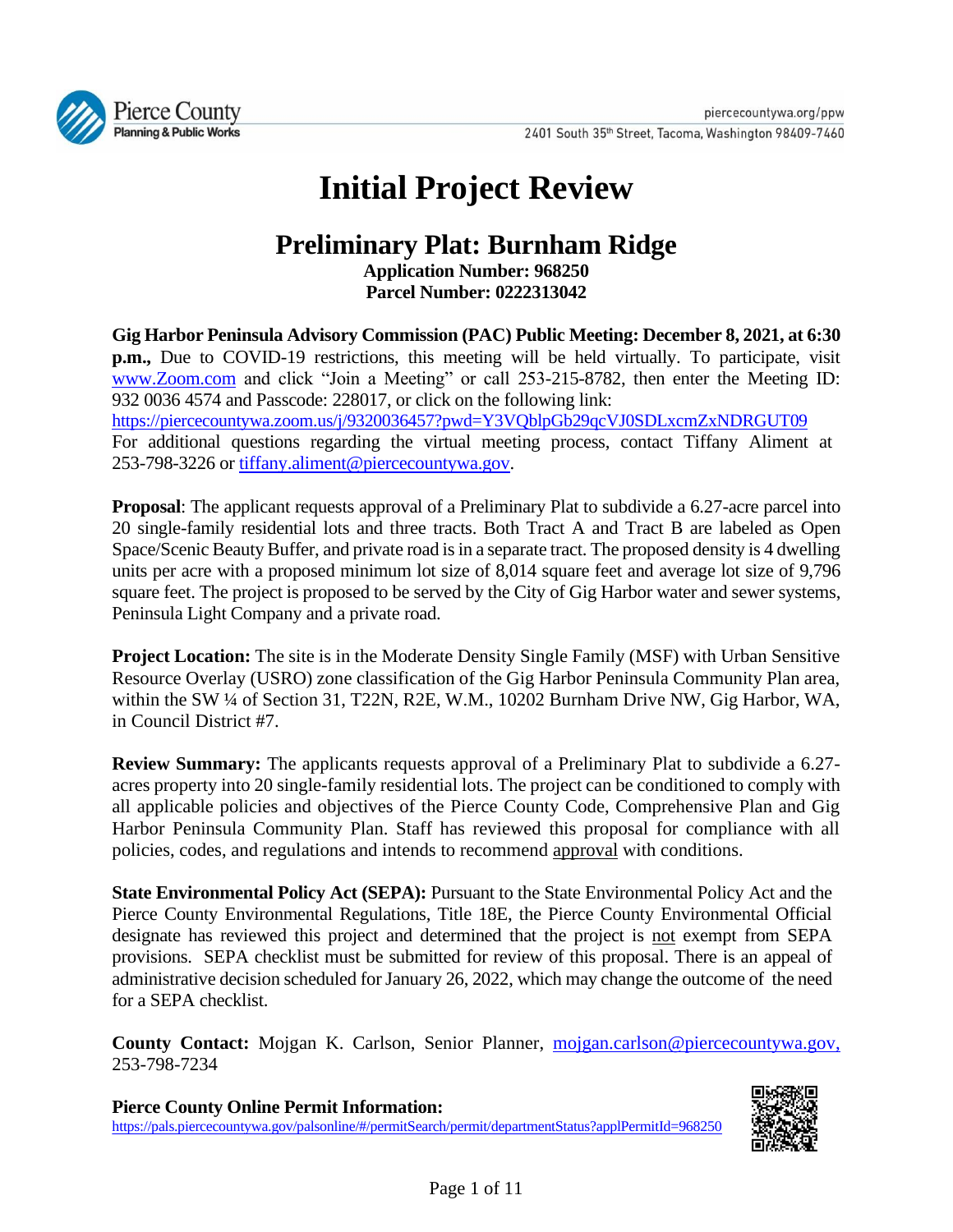#### **Project Data**

| <b>Complete Application Date:</b> | <b>August 9, 2021</b>                                                                                                                |
|-----------------------------------|--------------------------------------------------------------------------------------------------------------------------------------|
| Initial Project Review Mailed:    | December 1, 2021                                                                                                                     |
| Owner:                            | Nicola and Nina Merritt<br>44619 Avenue 45 E<br>Salome, AZ 95348                                                                     |
| Applicant:                        | Rush Residential Inc.<br>Attn: Joe Flansburg<br>6622 Wollochet Drive<br>Gig Harbor, WA 98335-8325<br>Jflansburg@therushcompanies.com |
| Agent:                            | Larson & Associates<br>Attn: Grant Middleton<br>9027 Pacific Avenue South, Suite #4<br>Tacoma, WA 98409<br>gmiddleton@rrlarson.com   |

#### **Legal and Public Notice**

- *August 19, 2021*: Notice of Application and Public Meeting Notice, including the Gig Harbor Peninsula Advisory Commission (PAC) public meeting information, was sent to property owners within a radius of 300 feet, but not less than two parcels deep, around the exterior boundaries of the subject property.
- *August 30, 2021*: Public Notice sign was posted on the site, confirmed with a Declaration of Posting.
- *November 24, 2021:* Legal notice was published in the official County newspaper *(Tacoma News Tribune),* advertising the PAC meeting.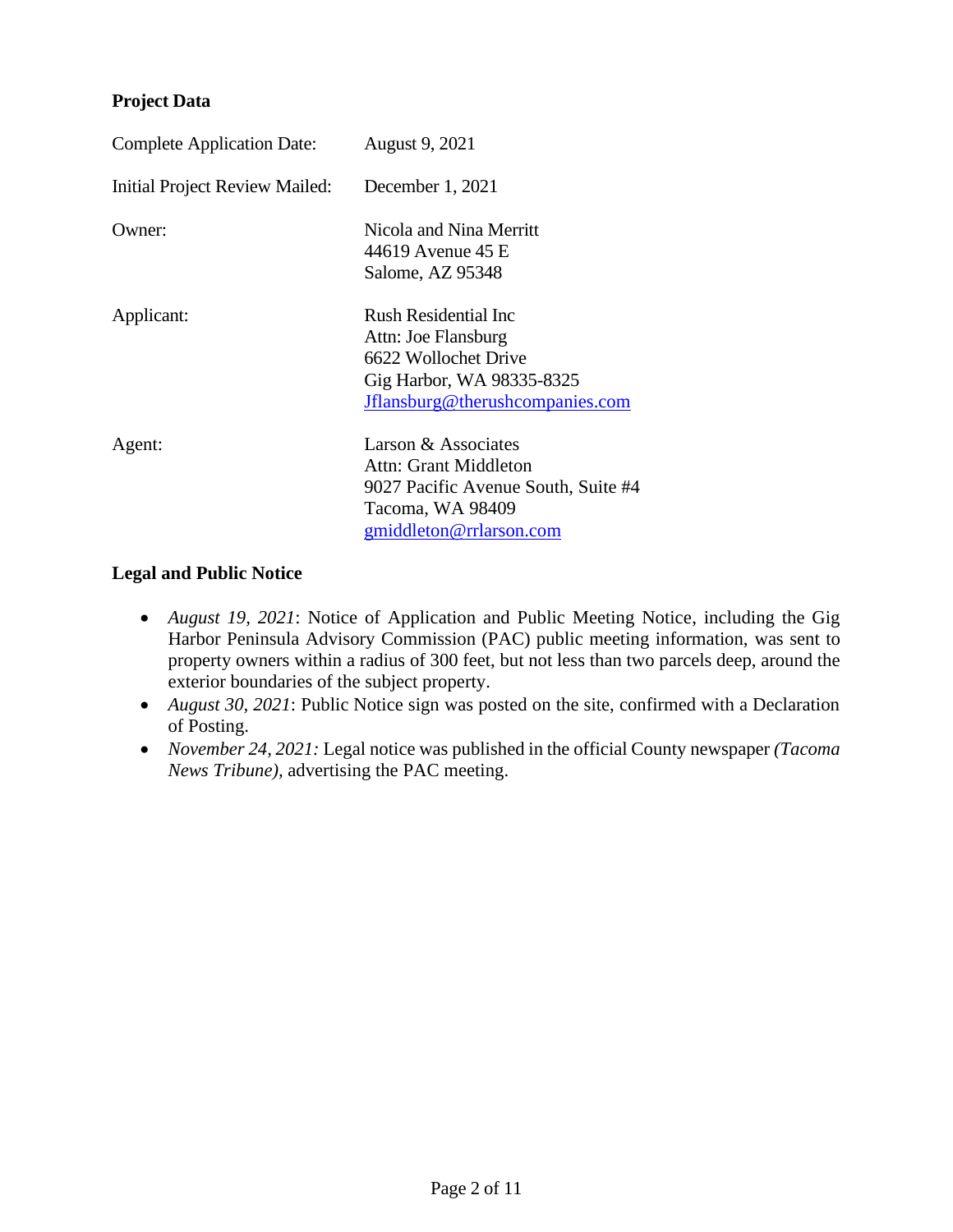# **2020 County Ortho Photo**

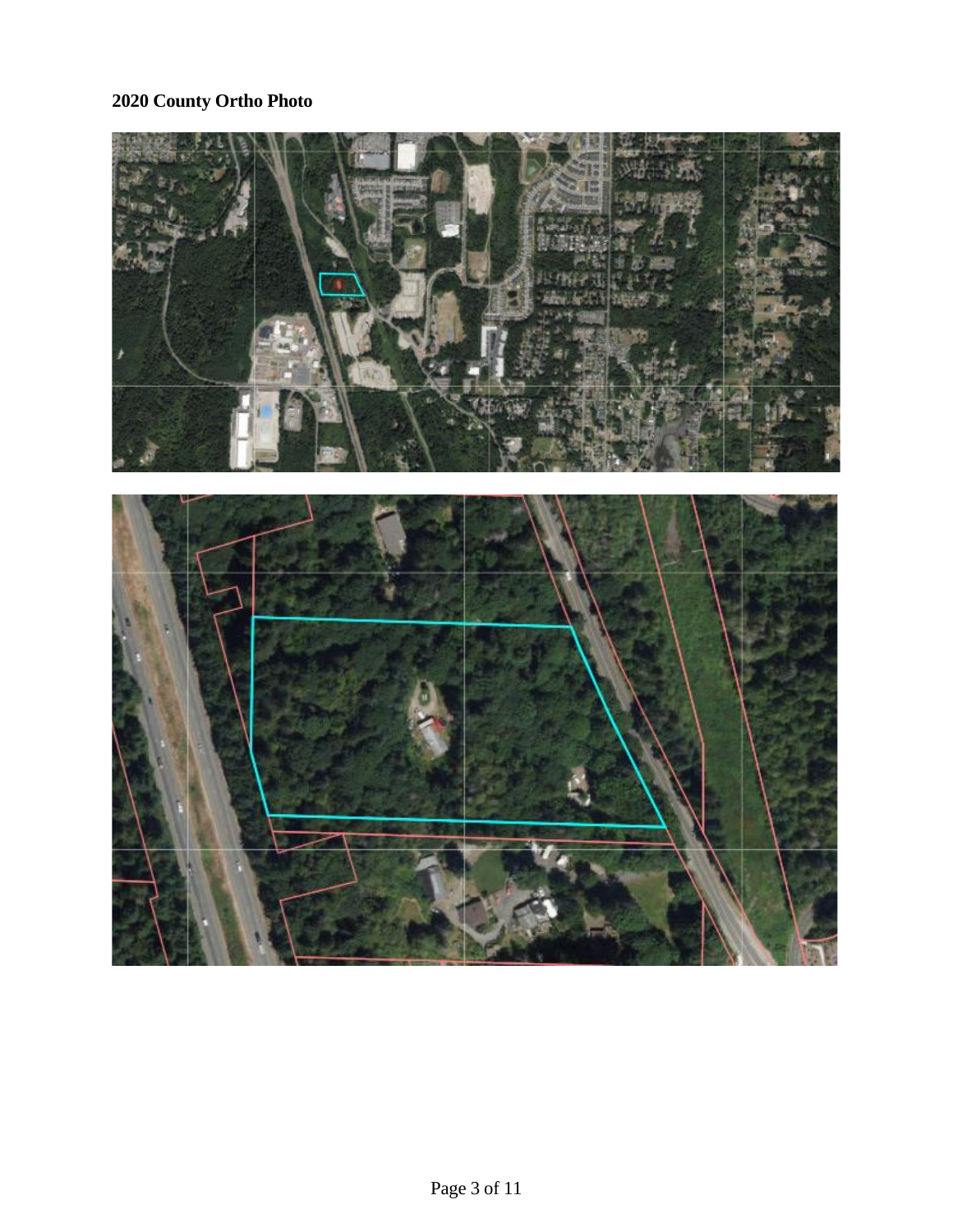**Site Plan**



#### **Review Responsibility**

The following list includes examples of jurisdictional areas for various County departments and divisions typically involved in the review and administration of this proposal:

- A. Planning and Public Works (PPW):
	- Current Planning verifies compliance with the Pierce County Comprehensive Plan, applicable community plans, and Development Regulations such as, but not limited to, zoning, critical areas, natural resource lands, shoreline management, design review, and potential environmental impacts.
	- Development Engineering reviews for drainage, erosion control, site development, flood, survey, landslide and erosion hazard, lot dimensions, and road standards.
	- Resource Management reviews for consistency with the County wetland and fish & wildlife regulations.
- B. Gig Harbor Peninsula Advisory Commission (PAC):

The PAC's role in the review process for a land use proposal includes the following:

- Review the proposal for consistency with the goals and policies in the Community Plan.
- Provide a local perspective that includes input from the community and insights of which PPW staff or the Hearing Examiner may not be aware.
- Offer recommendations for project design to fit with the community's vision while remaining consistent with the Community Plan.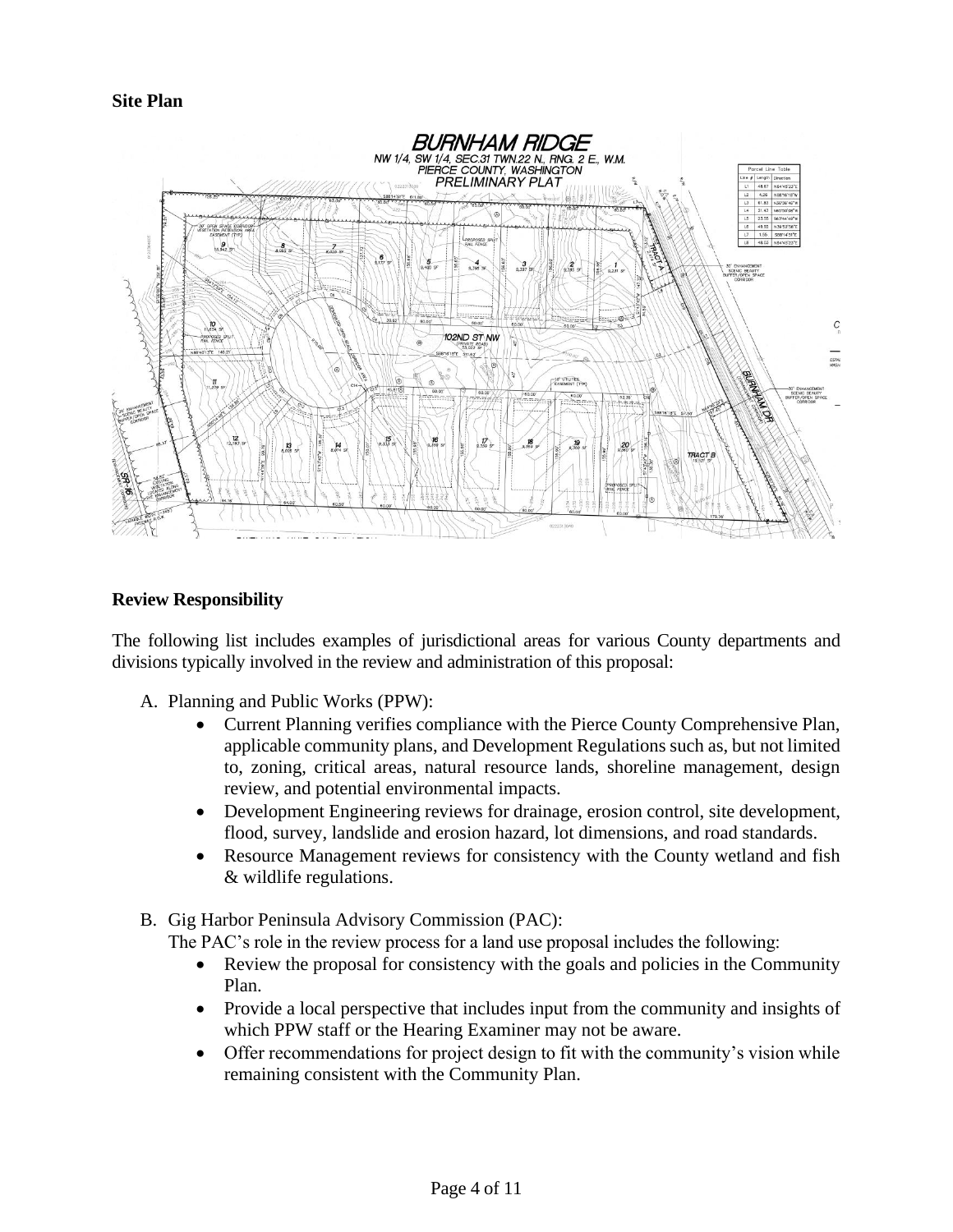PCC Chapter 2.45 Land Use Advisory Commissions provides regulations that apply to the PAC. Per PCC 2.45.130, Land Use Advisory Commission (LUAC) recommendations on a land use application shall be to approve, modify and approve, deny, or make no recommendation. The LUAC may recommend the Hearing Examiner continue a scheduled public hearing to obtain additional information or LUAC recommendations.

# **Review Criteria**

The following regulations and policies shall be used during the review process including, but not limited to:

- A. Pierce County development regulations and construction and infrastructure regulations;
- B. Pierce County Comprehensive Plan and Gig Harbor Peninsula Community Plan;
- C. Applicable state statutes; and
- D. All applicable notes on related previously recorded County documents.

# **Site Characteristics**

Staff conducted various site visits with the first one on August 17, 2021. During site visits, staff observed the following:

- The project site is an irregular shaped parcel, 6.27-acre in size, located on the east side of SR-16 and west side of Burnham Drive NW.
- Currently, the site is improved with a single-family residence (double-sided Manufactured house) and few out buildings. The rest of the site is forested.
- More than 2/3 of the eastern portion of the site is located within the Open Space Corridor area.
- Topography of the project site is rolling with the highest point located along the west property line.
- The site will be served by a private road via Burnham Drive NW located to the east of the site.

# **Surrounding Land Use / Zoning Designation:**

| <b>LAND USE</b> |                                      | <b>ZONING</b>                        |
|-----------------|--------------------------------------|--------------------------------------|
| North           | Single-family residence              | Moderate Density Single-family (MSF) |
| South           | Single-family residence and duplexes | <b>MSF</b>                           |
| East            | <b>Burnham Drive NW</b>              | City of Gig Harbor                   |
| West            | SR-16                                | Park & Recreation and MSF            |

# **Utilities/Public Facilities**

Utility service and public facilities are:

| Water -         | City of Gig Harbor            |
|-----------------|-------------------------------|
| Sewer -         | City of Gig Harbor            |
| Power -         | Peninsula Power and Light Co. |
| Natural $Gas -$ | <b>Puget Sound Energy</b>     |
| School -        | Peninsula #401                |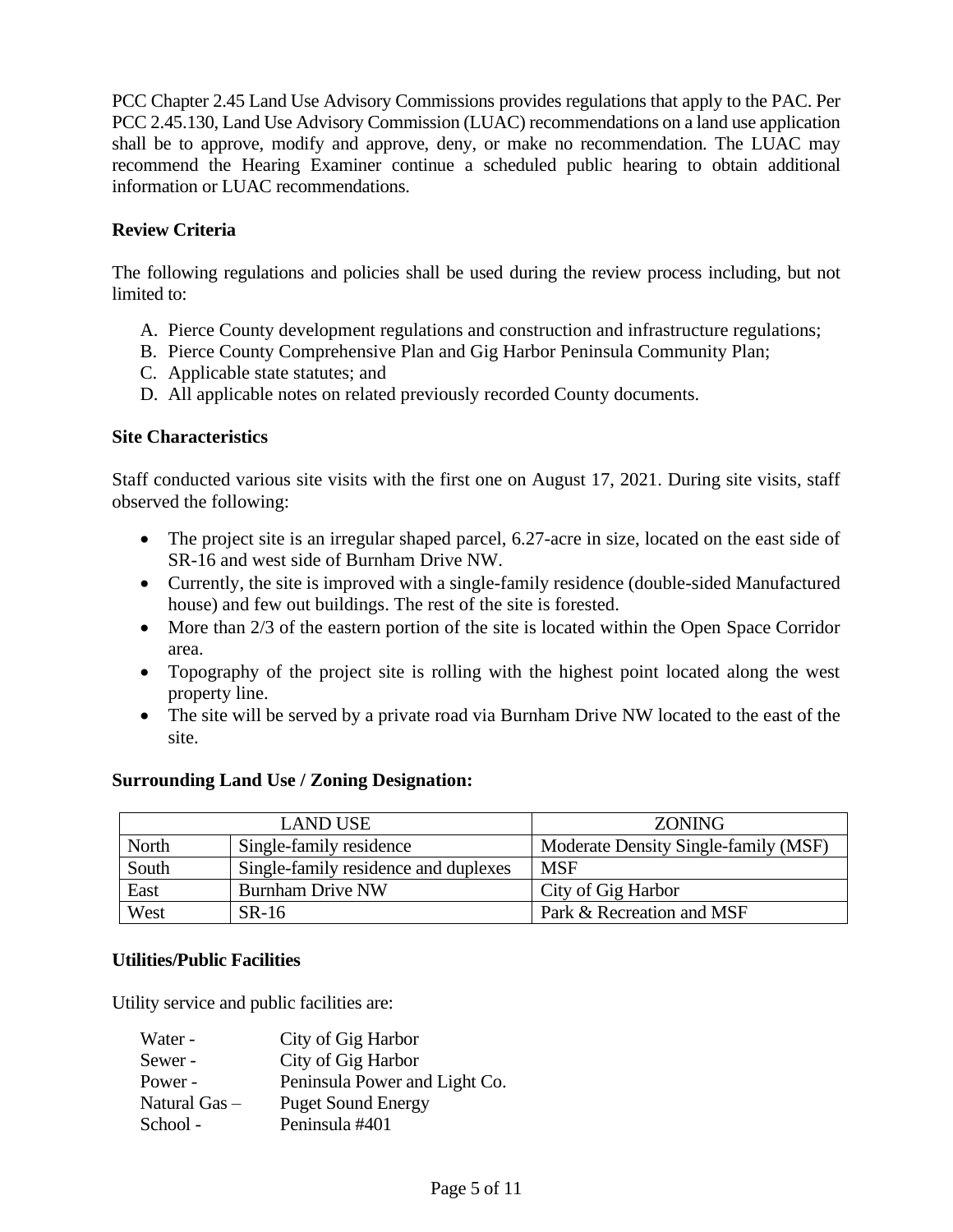# **Governing Regulations**

- Title 19A Comprehensive Plan January 1, 1995, as amended
- Title 17A Construction and Infrastructure Regulations Site Development and Stormwater Drainage
- Title 18 Development Regulations General Provisions
- Title 18A Development Regulations Zoning
- Title 18F Development Regulations Land Division and Boundary Changes
- Title 18J Design Standards and Guidelines

# **Comments from the Public and Agencies**

The proposed project has been routed to interested departments and agencies for review and comment. Comments received on this proposal may be found by accessing the online permit information referenced on page 1.

- No written comments were received from the general public.
- No adverse comments were received from reviewing agencies within the County and state.
- On August 20, 2021, the Peninsula Light company requested that the final plat incorporate an easement provision clause for the company.
- On September 17, 2021, The City of Gig Harbor stated that the proposed plat exceeds the categorical exemption threshold associated with the division of land and SEPA checklist is required for the project.
- County Resource Management Division (Environmental Biologists) stated no critical review is required. However, if critical areas are found, the applicant is still responsible for applying for review and receiving approval.

# **Note:**

- Based on discussion with Ecology, on October 29, 2021, the PPW sent out an Industry Notice stating in part that preliminary plats of 20 lots or less are not exempt from SEPA review.
- On November 9, 2021, the PPW sent an administrative determination letter to the applicant's attorney (William T. Lynn), stating that the City of Gig Harbor made a timely comment stating the proposed project is not exempt and the project needs to be amended to include application for SEPA review and submit an Environmental checklist.
- On November 19, 2021, the applicant filed an appeal of administrative decision under Application 975669.
- The appeal of administrative decision is scheduled to be heard by the Pierce County Hearing Examiner on January 26, 2021.

# **Initial Planning and Public Works Staff Review for Consistency with Regulations and Policies**

# **Title 19A, Pierce County Comprehensive Plan, Gig Harbor Peninsula Community Plan**

The Plan was adopted as part of the County Comprehensive Plan on June 30, 2016, Under Appendix E (Title 19A):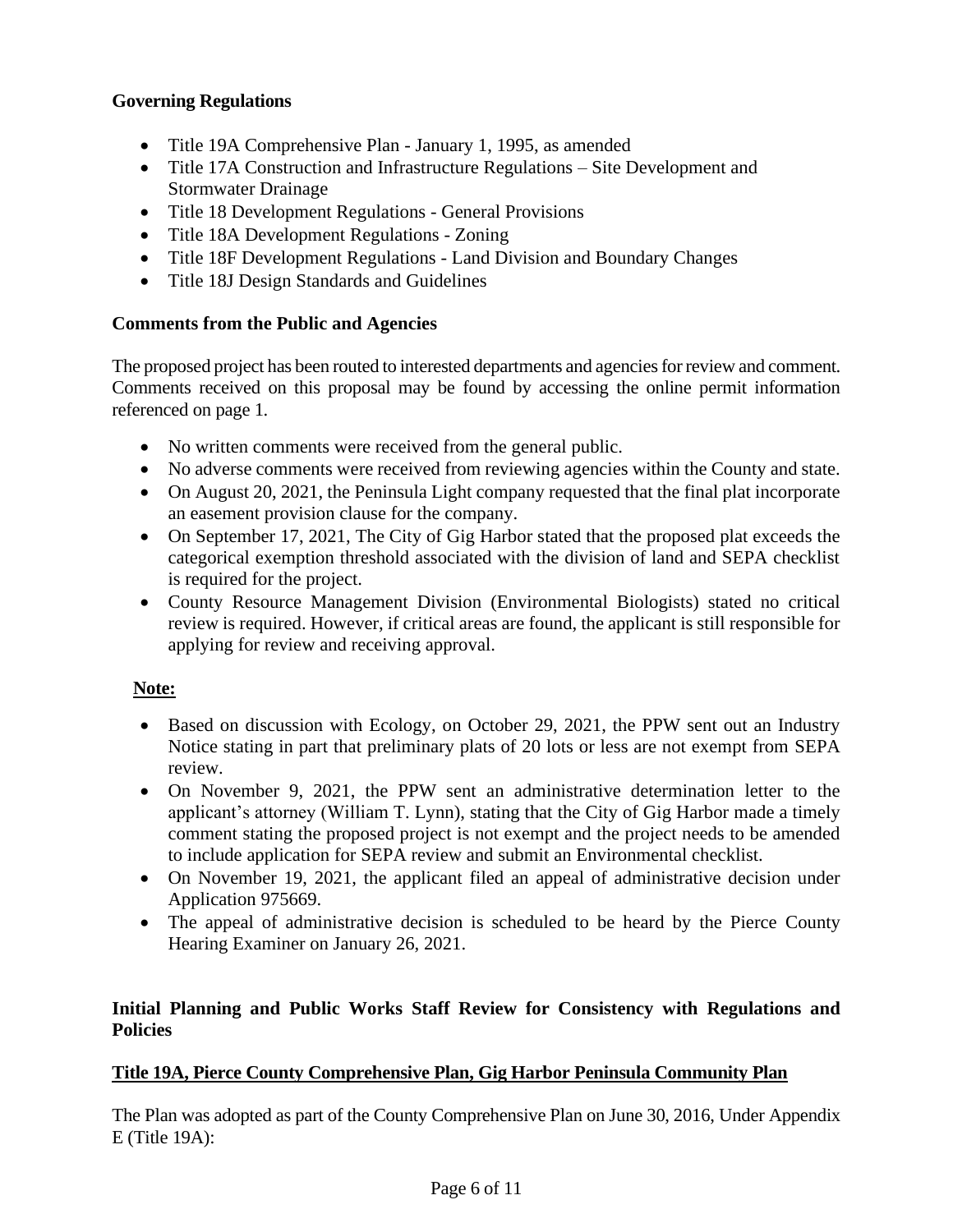- **GOAL GH LU-1:** Direct growth and development to those unincorporated urban areas that are least constrained by environmental factors, which do not impair the function of critical areas, and are served or easily connected to urban services.
	- **GH LU-1.1:** Encourage consistent land use policy direction and map designations between the County and City of Gig Harbor.
- **GOAL GH LU-3:** Residential density within the unincorporated portion of the Urban Growth Area should average 4 dwelling units per acre.
- **GOAL GH LU-9:** Implement an Urban Sensitive Resource Lands Overlay throughout the open space corridors in the UGA. Identify allowable uses, development density, and the level of project intensity that is appropriate within the designated open space areas. Utilize low impact development techniques in all Urban Sensitive Resource Overlay areas
	- **GH LU-9.1:** Carefully control development activities in the Urban Growth Area on sites that have been identified as open space in the Comprehensive Plan Open Space Corridors Map through implementation of an Urban Sensitive Resource Overlay.
		- **GH LU-9.1.1:** Avoid fragmentation of the remaining open space corridors that create habitat for wildlife species native to the Gig Harbor Peninsula and that benefit water quality. Prioritize vegetation and tree preservation on each site that is developed in the Urban Sensitive Resource Overlay.
		- **GH LU-9.1.2**: To create corridors, locate open space on each site plan so that it provides connectivity and is contiguous to open space on adjacent properties.
		- **GH LU-9.1.4:** Locate the open space on each site plan so that the potential for wildlife movement is maintained through corridors.
		- **GH LU-9.2** Allow uses on sites that are located within the Urban Sensitive Resource Overlay that are consistent with the zoning and comprehensive plan land use designation and shall be permitted on a case by case basis through a site plan review process.
		- **GH LU-9.2.4** Discourage uses that require a large area of impervious coverage.
	- **GH LU-9.3** When residential development is proposed in an Urban Sensitive Resource Overlay, base urban densities on the zoning and Comprehensive Plan land use designation for that parcel.
	- **GH LU-9.4** Utilize low impact development standards on sites that are located in an Urban Sensitive Resource Overlay. Avoid or mitigate impervious surfaces, in the form of roof-tops, roads, and lawns that generate rapid run-off and prevent infiltration of water into the ground for gradual recharge of streams.
		- **GH LU-9.4.1** The greater the intensity of the development in terms of the noise, traffic, odor, light, and other factors that could impact the open space corridor, the more open space shall be required, up to 50% of the site.
		- **GH LU-9.4.2** Design and place individual dwelling units and accessory dwelling units to avoid impacting the open space tract.
		- **GH LU-9.4.3** Limit and locate lawns, turf areas, driveways, and roads to result in the least impact to the open space tract.
		- **GH LU-9.4.4** Locate buildings and other structures such as fencing to ensure protection of the open space corridor. Individual structures shall not be placed where the integrity of the open space tract and overall open space system could be compromised.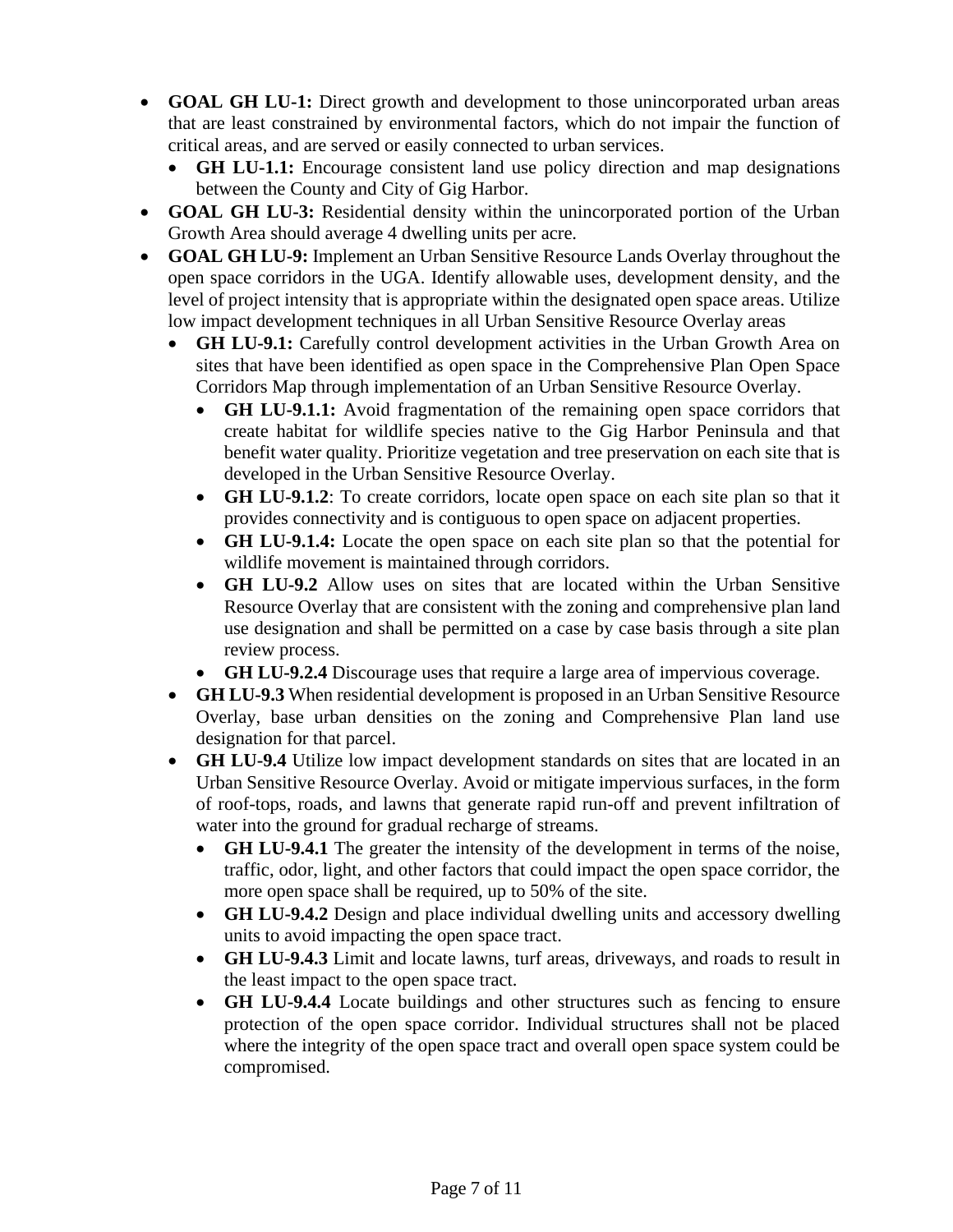• **GH LU-9.4.5** Consider other low impact development tools for implementation include reducing the amount of impervious surfaces on each site, minimizing soil disturbance and erosion, disconnecting constructed drainage courses, and utilizing micro-detention facilities on each lot where feasible rather than one facility at the end of a conveyance system.

*Staff Comment:* The proposed 20 lot subdivision can be conditioned to comply with all applicable policies and objectives of the Pierce County Comprehensive Plan and Gig Harbor Peninsula Community Plan.

# **Title 18A, Development Regulations – Zoning**

• Residential Density (18A.15.020)

Within the Gig Harbor Community Plan area, the Moderate Density Single Family (MSF) zone classification has a minimum, base, of four dwelling units per acre with the maximum residential density of six dwelling units per acre. The minimum lot size is 4,000 square feet. There is no mean lot size requirement.

Within the Urban zone classifications the allowable number of dwelling units shall be calculated by multiplying the net developable acreage by the allowed density in dwelling units/acres. Net developable acreage is the result of gross site acreage minus:

- 1) Environmentally constrained lands;
- 2) Private road or vehicle access easements;
- 3) Shared access facilities serving two or more lots; and
- 4) Public road right-of-way; provided, however, that any portion of proposed or future public right-of-way identified through the Pierce County Transportation Corridors and Connectors Right of Way Preservation Map, Chapter 19D.50 PCC, and not required for the development of the project at the time of application, shall not be deducted from the gross site acreage.

*Staff Comment:* Based on the submitted document, the net developable acreage for the property is 5 acres. The minimum density is 20 dwelling units with maximum density of 30 dwelling units. The applicant is proposing 20 single-family lots for this subdivision.

• Setbacks and Heights18A.15.40 The setbacks required in the MSF classification are as follows:

> Front  $-25/15/12$  feet (1)  $Rear - 10$  feet  $(2)$ Side – 5 feet

- *1. 12-foot setback for porches; 15-foot setback to other portions of the building; and 25-foot setback for vehicle parking facilities such as garage or carport either attached or detached, setback applies on the side where vehicle enters only.*
- *2. In the Gig Harbor Community, for lots in a subdivision applied for after December 1, 2002, rear setbacks shall be 30 feet and interior setbacks shall be 8 feet.*

The applicant is not proposing any deviation from these setbacks.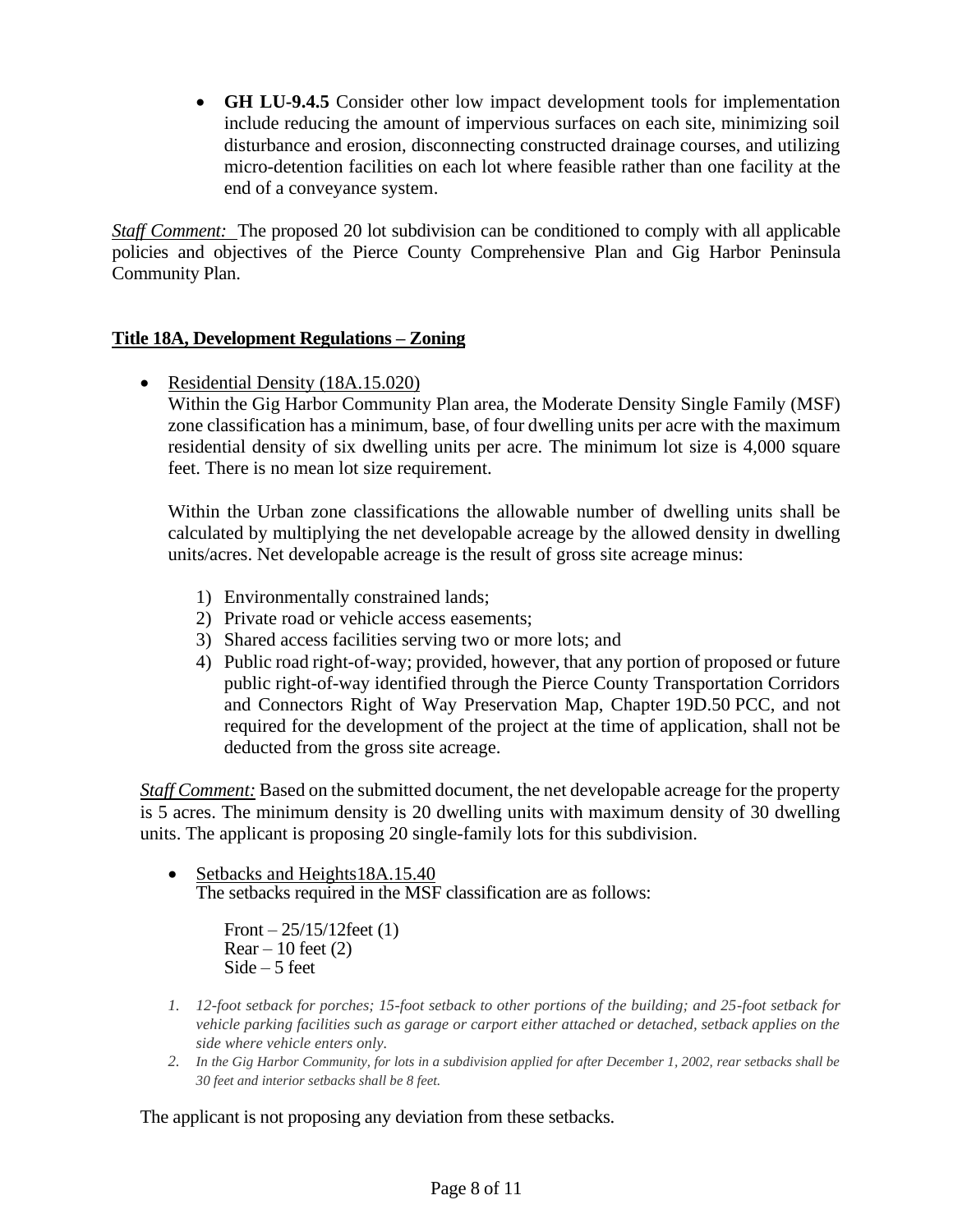• Parking 18A.35.040: Each proposed unit (residence) is required to provide one off street parking space for each unit. Parking shall be located on each individual lot pursuant to the Pierce County Code, Section 18A.35.040.

#### **Title 18D, Development Regulations – Environmental**

After consultation with Washington State Department of Ecology and Pierce County legal counsel, Planning and Public Works is no longer interpreting Section WAC 197-11-800 to categorically exempt Preliminary plats of 20 lots or less. Therefore, the applicant will be required to submit for an Environmental Review; unless their Appeal of an Administrative Official Decision (975669), submitted on November 19, 2021, scheduled to be heard by the Pierce County Hearing Examiner on January 26, 2022, is approved.

#### **Title 18F, Land Divisions and Boundary Changes**

#### **Chapter 18F-40 Subdivisions – Preliminary and Final Plats**

#### **18F.40.030 Proposed Preliminary Plat Requirements.**

- C. **Required Written Findings and Determinations.** The Examiner's written decision on the preliminary plat shall include findings and conclusions, based on the record, to support the decision. The Examiner shall inquire into the public use and interest proposed to be served by the establishment of the subdivision and dedication. A proposed subdivision and dedication shall not be approved unless the Examiner makes written findings that:
	- 1. Appropriate provisions are made for, but not limited to, the public health, safety and general welfare, for open spaces, drainage ways, critical areas, streets or roads, alleys, other public ways, transit stops, potable water supplies, sanitary wastes, parks and recreation, playgrounds, schools and school grounds, and all other relevant facts including sidewalks and other planning features that assure safe walking conditions for students who walk to and from school; and
	- 2. The public use and interest will be served by the subdivision and dedication.
- D. **Approval.** The Examiner has the authority to approve or deny any proposed preliminary plat and may impose additional or altered conditions and requirements as necessary to assure that the proposal conforms with the intent of the Comprehensive Plan, applicable community plans, and other applicable County codes and state laws.

*Staff Comment*: The preliminary plat is subject to review at a public hearing before the Pierce County Hearing Examiner. Appropriate provisions for the features identified in PCC 18F.40.030 C.1. must be addressed through project requirements and recommended conditions of approval in the staff report.

If all conditions are met, staff can find that the public use and interest would be served by the proposed subdivision subject to compliance with all conditions.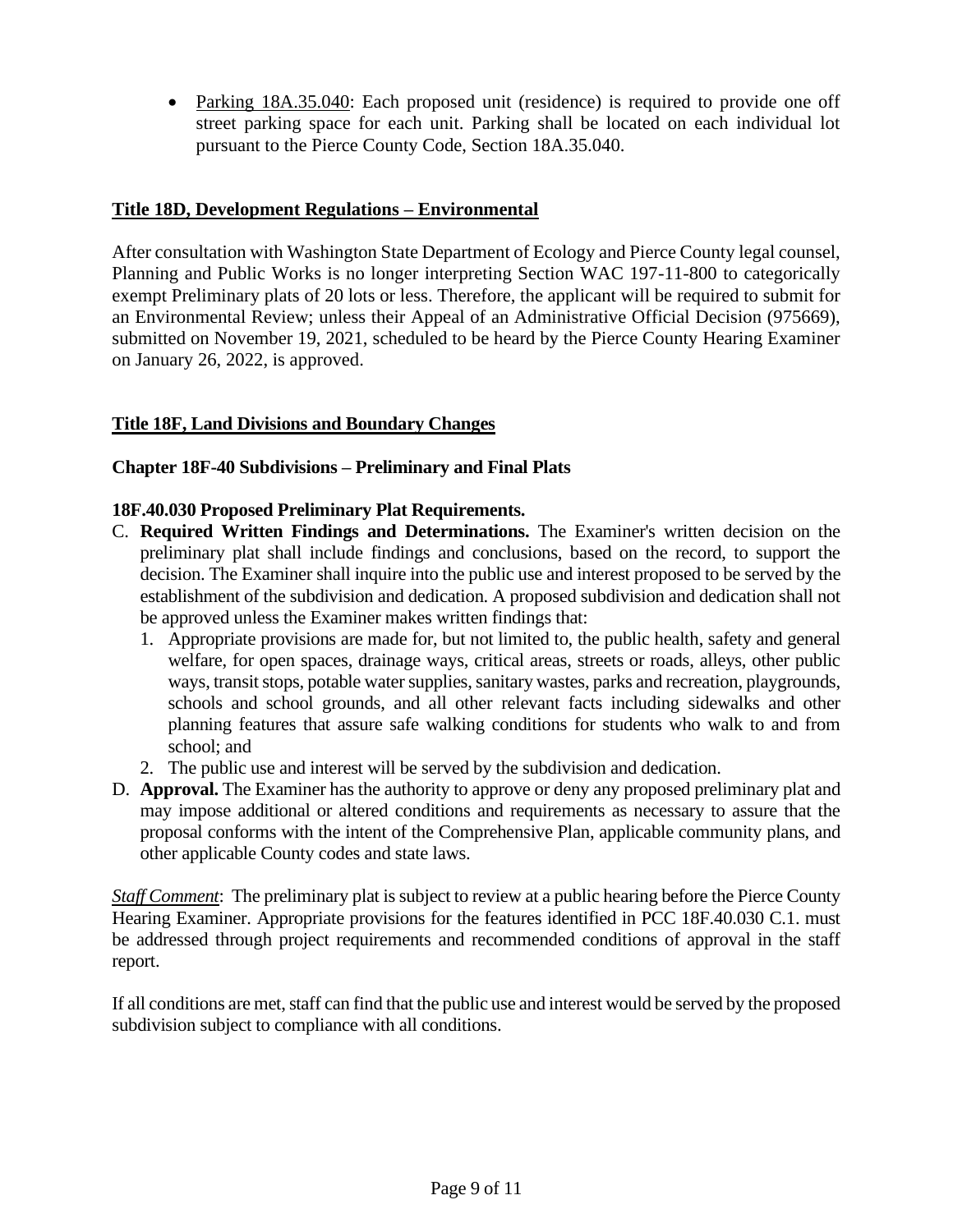#### **Chapter 18H.10 General Provisions Chapter 18H.20 Forest Practices Approvals**

*Staff Comment:* An approved Class IV-General Forest Practices Application (FPA) may be required for this project in accordance with the State Forest Practices Rules, RCW, 76.09, and Title 18H, Pierce County Development Regulations – Forest Practices. Removing more than 5,000 board feet of merchantable timber from the site will require FPA approval from Pierce County.

#### **Title 18J, Development Regulations – Design Standards and Guidelines**

This Chapter provides design objectives that are implemented with design standards and guidelines to protect the property values and property rights of property owners and promote compatibility between land uses by reducing the visual, noise, and lighting impacts of development on users of the site and abutting uses.

*Staff Comment:* Section Title 18J.15.015 Site Design, and Section 18J.15.020 Site Clearing Regulations will need to be through timing required permits and subsequent site development.

As stated earlier, the eastern 2/3 portion of the site is located within the Open Space Corridor; therefore, at a minimum 20% or 36,488 square feet of native vegetation shall be retained on this project. Based on the submitted site plan, the native vegetation exceeds this amount by 302 square feet, as they have proposed to retain a total of 36,790 square feet of Native vegetation on the site.

Section 18J.15.020.E.4 states in part that native vegetation can be incorporated in lots over 8,000 square feet in size when the native vegetation area has minimum dimensions of more than 20 feet and located within a protective easement. The proposed plat provides a 30-foot easement buffer with wood fence, along the north, east and west property lines, minus the point of access off Burnham Drive NW.

*Tract A and lot 1= 4,291 square feet, Lots 2 through 12 = 27,586 square feet Tract B = 4,913 square feet ----------------------------------------- Total area provided 36,798 square feet or 20.2% (Labeled corrections must be made on the submitted site plan)*

Clearing shall be limited to the area of approved impervious surfaces, replacement landscaping, utilities, and a working envelope around such areas of not greater than 10 feet in depth. A site development plan has not been provided as of the drafting of this report.

A minimum of 30% of significant trees are required to be preserved. At time of initial application, a tree conservation plan was submitted; however, trees were not surveyed, and sampling calculation were utilized in determining the tree conservation calculation. Staff has concerns as it is not clear which trees are proposed to be retained and which were proposed to be removed. The applicant will also need to demonstrate that proposed trees to be retained can withstand strong wind in this area.